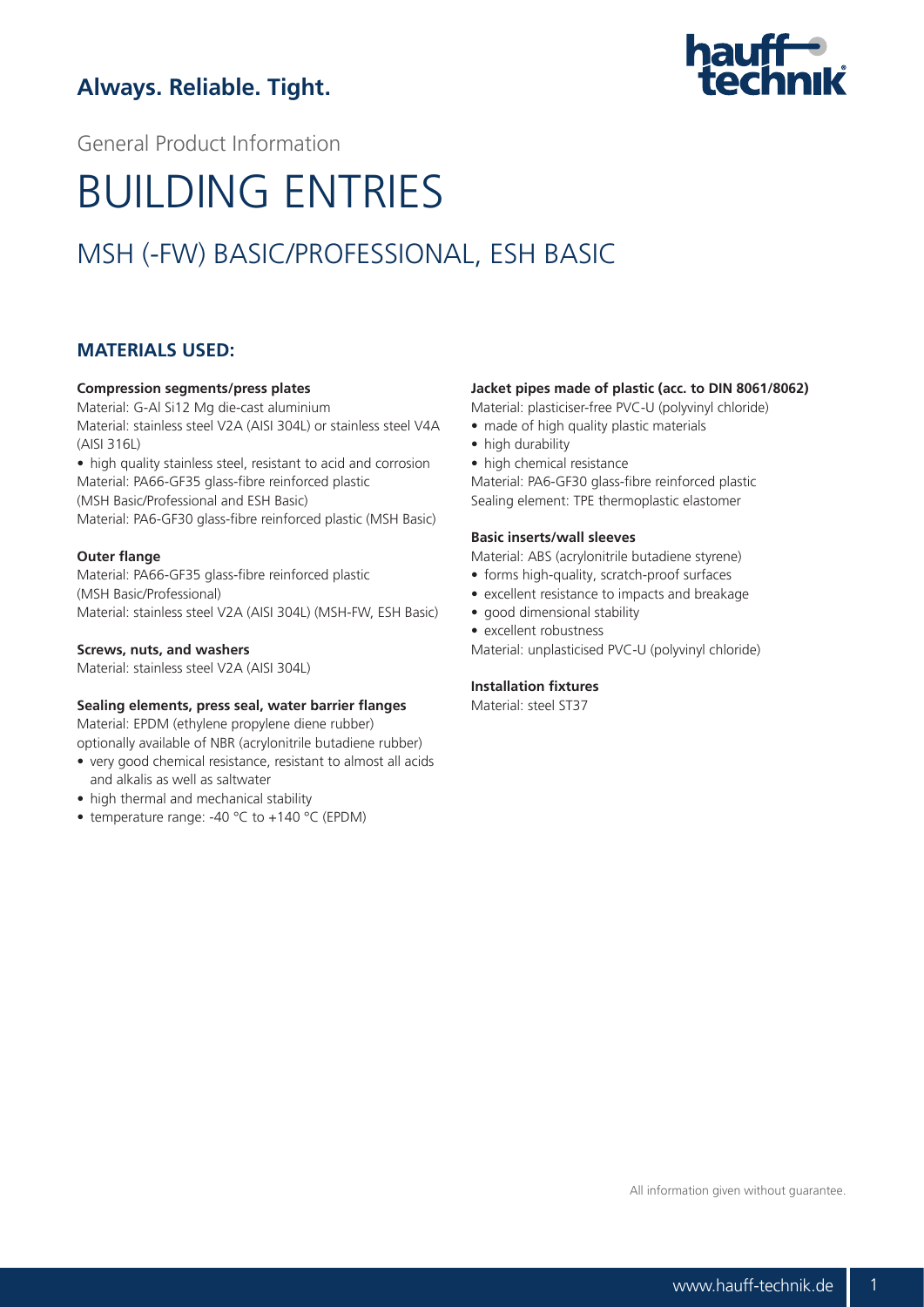# **Always. Reliable. Tight.**



General Product Information

# BUILDING ENTRIES

# MIS (MEMBRANE INJECTION SYSTEM)

## **MATERIALS USED:**

## **Flange, insert, thrust bearing, sleeve cap, equalising ring, wall rosette, membrane hose, rubber for tensoning**

- Material: EPDM (ethylene propylene diene monomer rubber) • excellent resistance to chemicals, resistant to almost all acids and basis as well as salt water
- high thermal and mechanical load capacity
- temperature range: -40°C to +140°C

### **Wall rosette, resin filler hose, quick-clamp device**

Material: PE (polyethylene)

- good resistance to chemicals, resistant to almost all acids and bases as well as salt water
- good gliding properties
- physiologically harmless

#### **Pipe**

Material: plasticiser-free PVC-U (polyvinyl chloride)

- made from high-quality plastic material
- high load capacity
- excellent resistance to chemicals

#### **Grid sheet, quick-clamp device**

Material: PA 6.6 (polyamide)

- excellent robustness, rigidity and hardness
- excellent dimensional stability, even under effects of heat
- excellent abrasion resistance

#### **Quick-clamp device**

Material: ABS (acrylonitrile butadiene styrene)

- forms high-quality, scratch-proof surfaces
- excellent resistance to impacts and breakage
- good dimensional stability
- excellent robustness

Material: stainless steel 1.4307 (AISI 304L)

#### **Sealing tape**

Material: Butyl

- non-ageing, weather-proof, resistant to ozone and UV
- good resistance to chemicals, resistant to almost all bases
- as well as salt water, and to some acids

#### **Expansion resin**

Material: 2-component expansion resin, tested in acc. with VP601

All information given without guarantee.